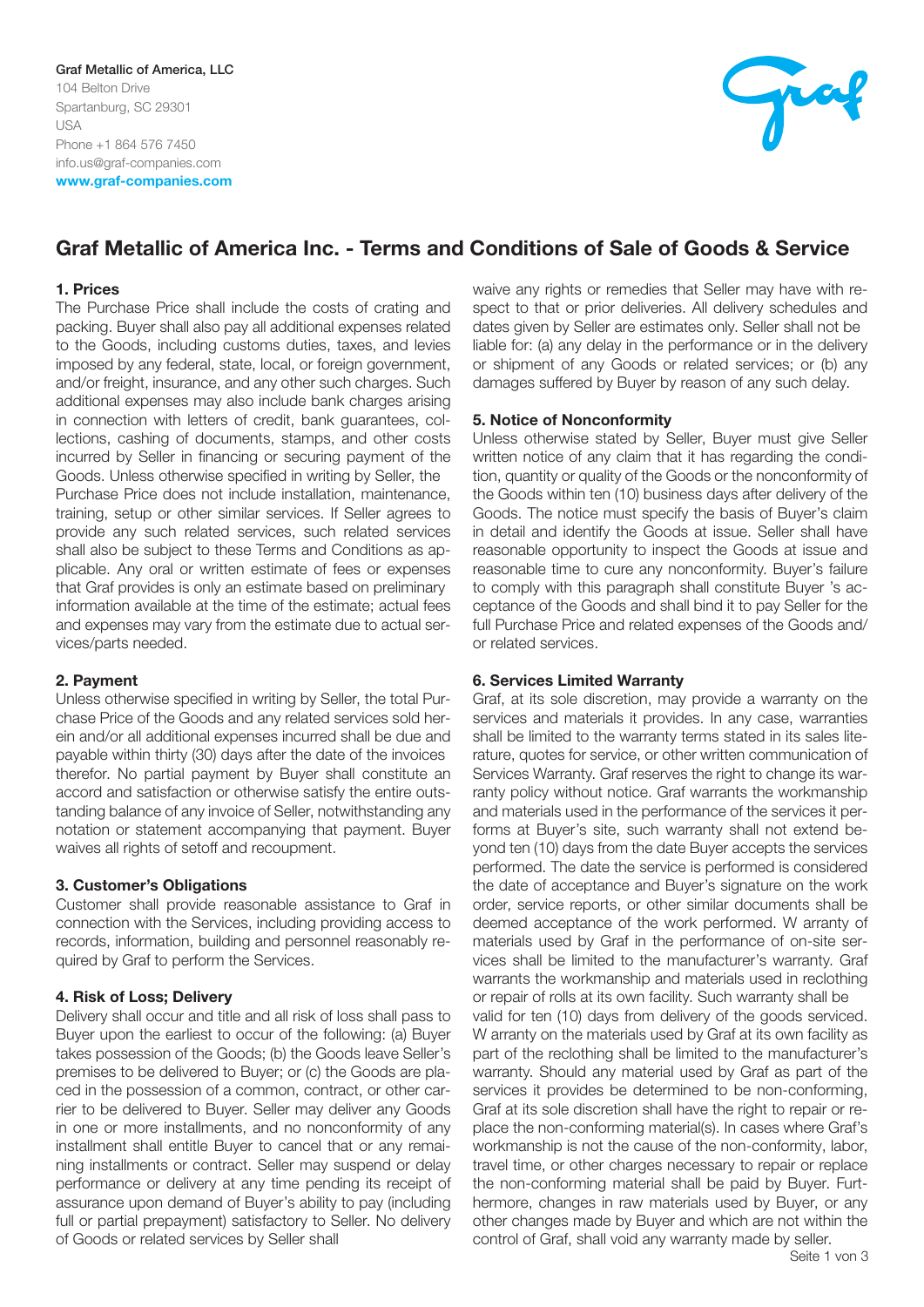

# 7. DISCLAIMER OF WARRANTIES

EXCEPT AS EXPRESSLY PROVIDED IN THESE TERMS AND CONDITIONS, ALL GOODS ARE SOLD "AS IS" AND SELLER MAKES NO WARRANTY OR REPRESENTATION OF ANY KIND, EITHER EXPRESS OR IMPLIED, AS TO THE GOODS, AND IN PARTICULAR DISCLAIMS ALL WARRANTIES AND REPRESENTATIONS: (A) AS TO THE DESIGN, QUALITY OR CONDITION OF THE GOODS; (B) AS TO THE MATERIAL, EQUIPMENT, OR WORKMANS-HIP IN THE GOODS; (C) AS TO THE MERCHANTABILITY OR FITNESS OF THE GOODS FOR ANY PARTICULAR PURPOSE; (D) AS TO THE IMPACT OR PERFORMANCE OF THE GOODS IN BUYER'S OPERATIONS; OR (E) WITH RESPECT TO ANY PATENT, COPYRIGHT, TRADEMARK, TRADENAME, SERVICE MARK, OR PROPRIETARY LAW OR RIGHT.

## 8. Exclusive Remedies

Seller's sole obligation to Buyer for any nonconforming Goods shall be, at Seller's option (a) to repair or replace such Goods upon Buyer's returning the Goods to Seller at Buyer's expense at a location in the United States chosen by Seller; or (b) to refund any portion of the Purchase Price Buyer has paid upon Buyer's returning the Goods to Seller at Buyer's expense at a location in the United States chosen by Seller. The foregoing shall be Buyer's sole and exclusive remedies.

# 9. LIMITATION OF LIABILITY

SELLER SHALL NOT BE LIABLE UNDER ANY CIRCUMS-TANCES FOR, AND BUYER HEREBY WAIVES AND SHALL NOT SEEK TO RECOVER BY WAY OF INDEM-NIFICATION, CONTRIBUTION, OR OTHERWISE, ANY AND ALL SPECIAL, INDIRECT, INCIDENTAL, OR CON-SEQUENTIAL DAMAGES ARISING OUT OF OR RELA-TING TO THE GOODS, SERVICES, OR THESE TERMS AND CONDITIONS, INCLUDING BUT NOT LIMITED TO LOST REVENUES AND PROFITS, DAMAGES ARISING FROM DOWNTIME, AND DAMAGES FOR BREACH OF CONTRACT, BREACH OF WARRANTY, OR SELLER'S NEGLIGENCE. SELLER'S TOTAL LIABILITY FOR ACTU-AL DAMAGES ARISING OUT OF OR RELATING TO THE GOODS, SERVICES, OR THESE TERMS AND CONDITI-ONS SHALL NOT EXCEED THE PURCHASE PRICE OF THE GOODS AND/OR RELATED SERVICES.

# 10. Time Limitation

Any action or proceeding by Buyer arising out of or relating to these Terms and Conditions or the Goods or related services will be forever barred unless it is commenced within the earlier of: (a) one (1) year after the claim or cause of action has accrued, or (b) the period prescribed by the applicable statute of limitation or repose.

# 11. Purchase Money Security Interest

Buyer hereby grants to Seller a continuing purchase money security interest in the Goods and to any proceeds thereof to secure Buyer's obligations to pay the Purchase Price and all amounts and expenses otherwise due herein in full. Buyer shall execute and deliver, and authorizes Seller to execute and deliver on Buver's behalf, all financing statements or other instruments required or allowed by applicable law to perfect or enforce Seller's purchase money security interest in the Goods to the satisfaction of Seller. Buyer shall take all action necessary to protect the Goods and Seller's purchase money security interest therein.

# 12. Default

The occurrence of any of the following shall constitute an event of default by Buyer: (a) Buyer's failure to pay any sum due hereunder to Seller as and when due; or (b) Buyer's default under any other term of these Terms and Conditions which is not cured within fifteen (15) days after Seller gives Buyer written notice of default.

## 13. Remedies on Default

Upon the occurrence of an event of default and in addition to any other rights and remedies that Seller may have, Seller shall have the right, at its option, to take one or more of the following actions: (a) declare all or part of Buyer's obligations to Seller immediately due and payable; and (b) suspend its performance under or terminate any contract with Buyer. All amounts Buyer does not pay as and when due shall accrue interest at the rate of fourteen percent (14%) per annum until paid in full. If Buyer defaults under its obligations to Seller, Buyer shall pay Seller all costs of collection, including reasonable attorneys' fees and costs.

## 14. Force Majeure

Seller shall not be liable for delays or failure to perform directly or indirectly resulting from events and causes beyond Seller's reasonable control, accidents, acts of God, acts and omissions of any governmental authority, declared or undeclared wars, strikes or other labor disputes, fires and natural calamities (including but not limited to floods, earthquakes, storms and epidemics), or delay in obtaining or inability to obtain labor, materials or services through Seller's usual and regular sources. In any such event, Seller may, in its sole discretion, extend the delivery dates for any Goods or related services for the period of delay plus a reasonable time thereafter, make partial delivery, or cancel all or any portion of any affected contract with Buyer, all without any liability to Buyer.